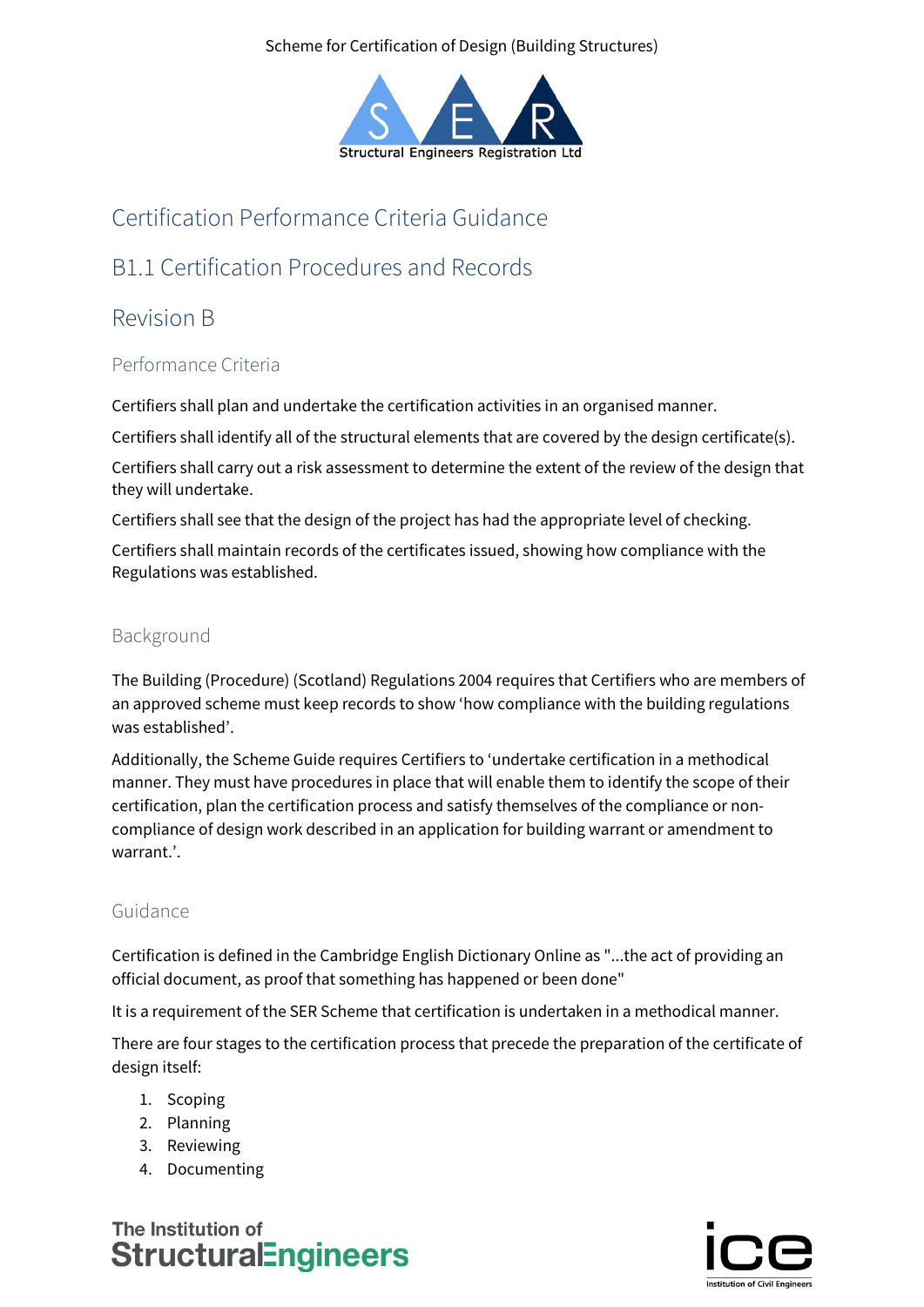Certifiers are expected to record the process of certification using suitable proforma which can be used as evidence of what they did to establish compliance.

#### 1. Scoping the project

This is the process of identifying the elements within the building, the design for which needs to be considered during the review, determining what information is required and who is going to provide that information.

The certifier should carry out a risk assessment to determine the extent of the review that should be carried out on each element and the level of information that will be required for that element.

#### 2. Planning the certification process and warrant submission

Having undertaken a scoping and risk assessment exercise, the certifier should liaise with the design team and agree a warrant submission plan which takes into account a realistic programme for the delivery of design information for review by the certifier. On design and build projects or where there are contractor's designed portions the delivery of design information will depend to some extent on the procurement programme and the input of the contractor and sub-contractors is likely to be required. The warrant submission stages should be agreed with the Verifier. See Building (Procedure) (Scotland) Regulations 2004 cl 5 (1) and Procedural Handbook cl 3.5.3

#### 3. Reviewing the structural design

The Certifier must undertake a review of the structural design for the project to determine whether or not the design complies with the relevant standards. The design should be complete and should have been appropriately checked. See Guidance Notes 11 and 12. The extent of the review that the certifier undertakes will be influenced by the role of the certifier in the design and the competence of those carrying out the design and the checking.

The risk assessment carried out as part of the scoping exercise will help the certifier to take a proportionate view as to the extent of the review that needs to be carried out.

Certifiers are not expected to carry out another numerical check of the design; but they are expected to critically examine the design and to challenge the designers' methodology, assumptions and design output, where appropriate. The Certifier's review should include consideration of some, if not all, of the following:

- a) Design methodology Is the methodology appropriate? Has the design been undertaken to appropriate codes of practice or other guidance?
- b) Ground investigation, ground conditions and foundation solution Was the scope of the ground investigation adequate and is the foundation solution appropriate for the ground conditions encountered?
- c) Existing buildings appraisal Where the works are to an existing building or where there are buildings in the vicinity of the proposed works, has an existing buildings appraisal been undertaken, is the report adequate and have any conclusions been addressed within the design

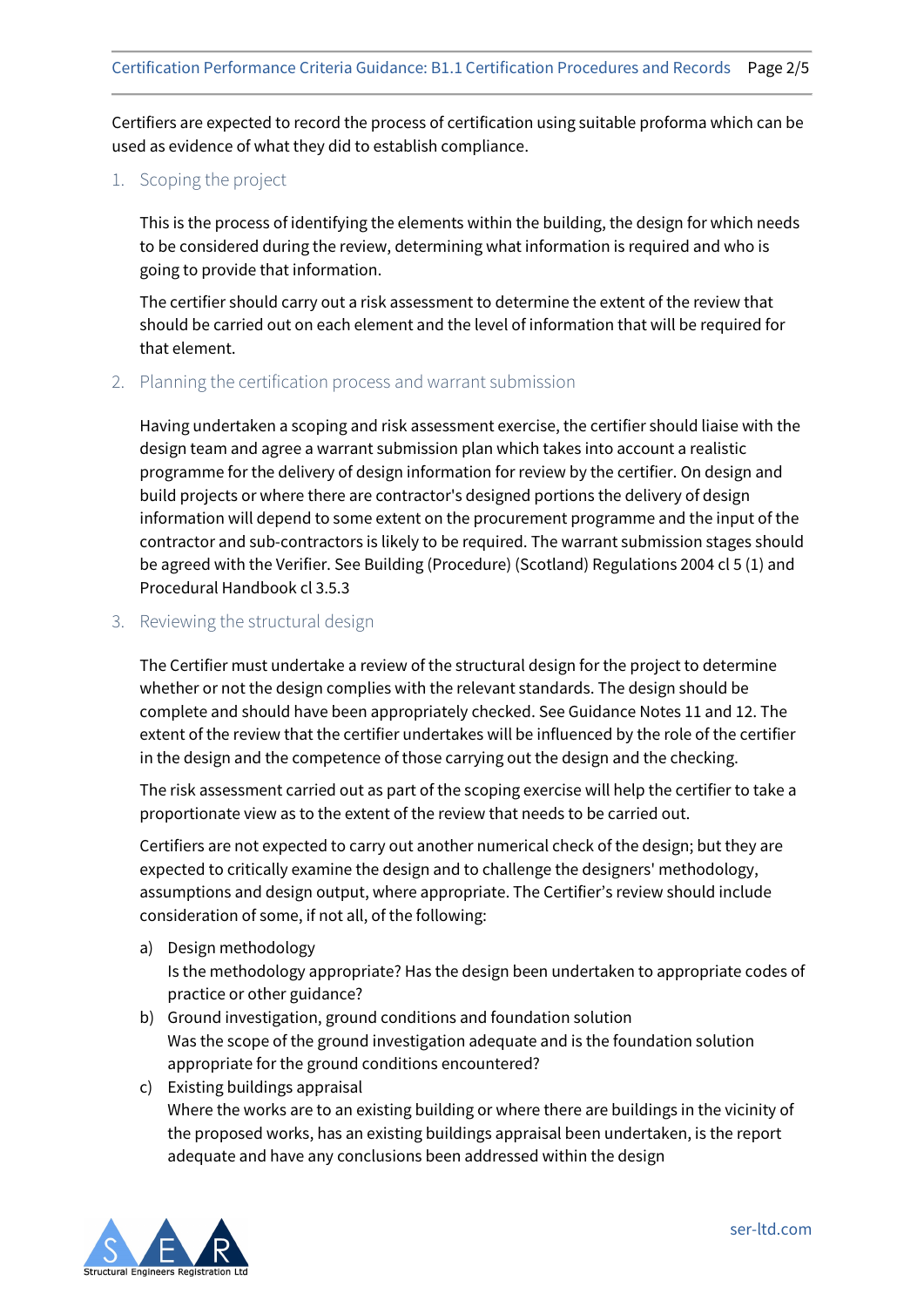- d) Loading assessment Have the loads on the building been adequately assessed?
- e) Stability Is there a statement as to how stability is to be achieved and will the requirements of the building standards be met?
- f) Disproportionate collapse Is there a statement as to how a disproportionate collapse will be avoided and is the methodology appropriate?
- g) Analysis and design software used Are these industry standard? If not how has the software been validated?
- h) Design parameters used Have appropriate design parameters been used?
- i) Design output Does the design look right? The Certifier may consider undertaking spot checks on critical members?
- j) Adequacy of the information shown on the drawings Is there sufficient information to enable the design to be built? Does the information meet the requirements of BSD's Procedural Guidance on Certification? Is the information consistent with the design output?
- k) Specification Is the specification adequate?

There may situations where consideration of the design of a relatively minor element is outwith the competence of the Certifier. In these situations, the Certifier may rely on advice as to the adequacy of the design given by a suitably qualified and experienced person who has reviewed the design on behalf of the Approved Body. Reliance on such advice on any project should be limited. Certifiers are reminded that they should always consider whether or not they have sufficient competence to undertake the certification of any particular project.

It is not considered appropriate for the Certifier to rely solely on the competence of a third party designer employed by a supplier or sub-contractor as evidence that the design is compliant. The advice should come from a suitably experienced person who is able to give the certifier impartial advice.

Certifiers retain responsibility for the integrity of the checking process and must see that there is sufficient evidence to show that the designs have been checked by a competent person to the level set down in Guidance Note 12.

### 4. Documenting how compliance was established

The building standards legislation requires certifiers to keep records of how compliance with the building regulations was established. See Building (Procedure) (Scotland) Regulations 2004 cl 37 (1) and 37 (2).

In addition, certifiers and their approved bodies are required to keep records that can be made available at an audit of the certification of any project.

While SER do not wish to prescribe the records that should be kept, it is considered that many certifiers will find some guidance to be of assistance. The following should in most cases provide a reasonable content structure.

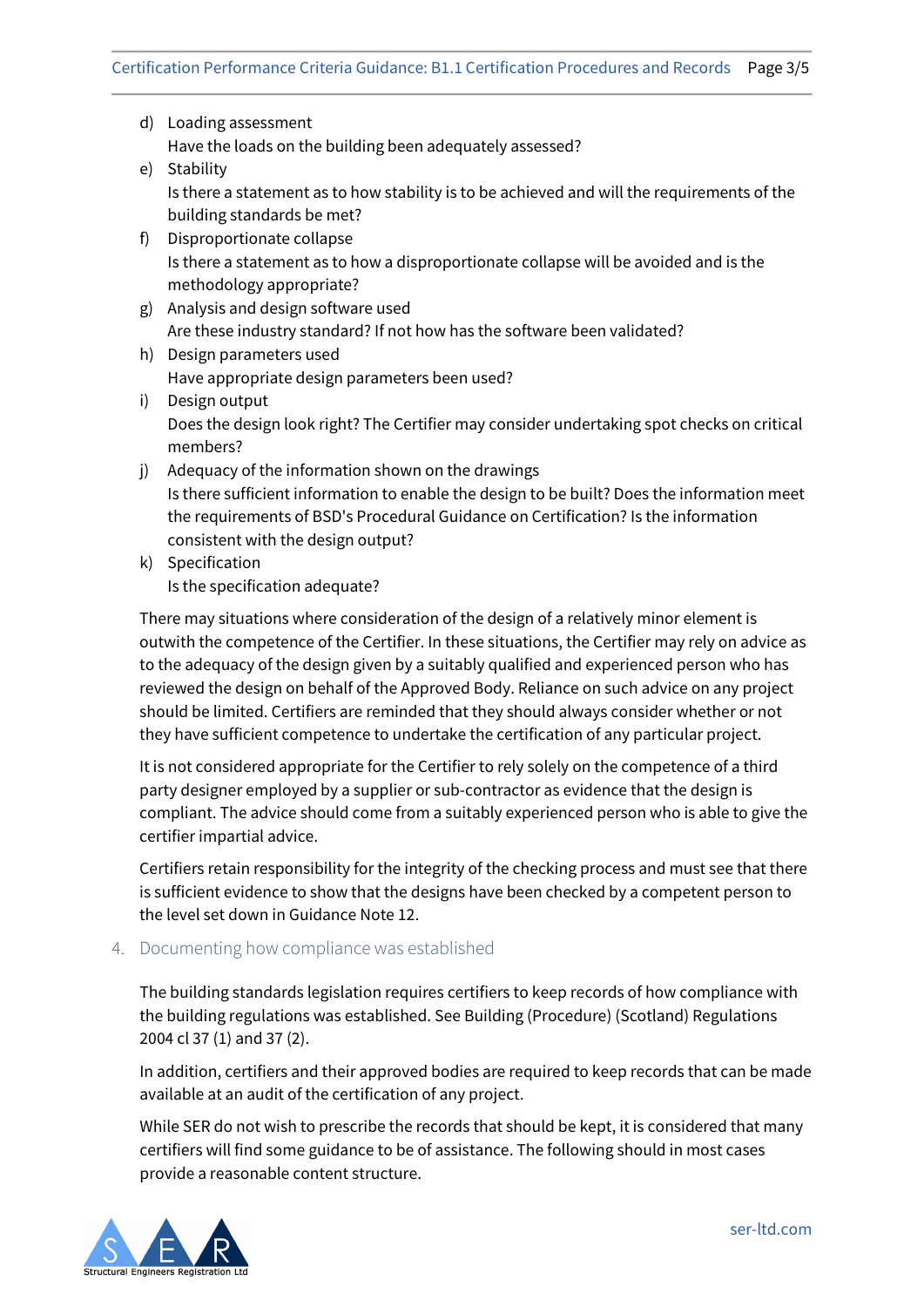- A. Project information Project name Project location Project description Project value Risk Group Design check level
- B. Scoping

Categories (eg. 2. General design overview, 3. Reports and Investigations, 4. Design (Principal Structures, etc from Appendix B) Item/Element Design review level for each item/element (High, medium, low) Information required for review for each item/element (Report, design statement, calculations or other justification, drawings, specification)

C. Planning

**Categories** Item/element (from scoping) Designer/checker for each item/element Warrant stage for each item/element Identification of Schedule 1 items (if appropriate)

D. Reviewing

Category Certification performance criteria Is criteria applicable? Certifier's notes on how compliance established for each of the criteria

Structure is not explicitly defined either in the Act or the Regulations and therefore must be inferred from consideration of the requirements of the Regulations. In the context of Standard 1.1 Structure it can be implied to mean any part of a building that is required to sustain and transmit load.

It should be noted that the Approved Certifier may not limit the extent of certification by alteration or amendment of the design certificate. Furthermore, certification is not limited to those items which are declared on Schedule 2 to the certificate. Certification covers the structural design of all elements that make up the project described in the application.

Where the warrant application is staged, the certificate of design for any stage will also cover the structural design of all of the elements in previous stages. The certificate of design for any stage effectively supersedes the certificate issued for any previous stage.



ser-ltd.com